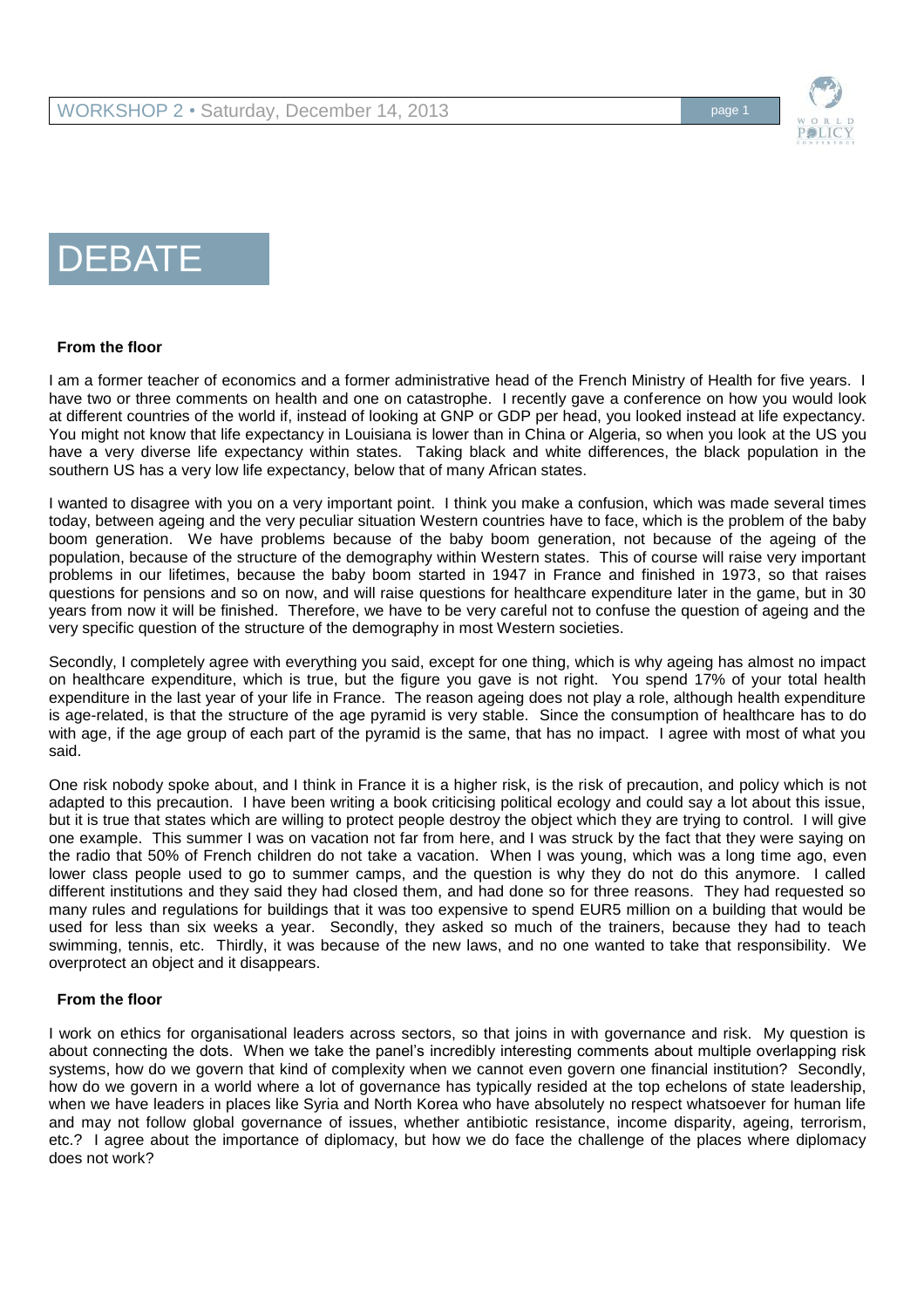

#### **Christine Moran**

I wanted to bring up something missing from the risks and rewards of an ageing population and shifting demographics. There has been almost no discussion of how this booming population came into being, namely women getting pregnant. People have children as a result of choice or an inability to make a choice, depending on where they are in the world, and certainly one of the challenges we will face as a society is family planning and how to disseminate access to that. That ability is very different in the developing world than in the developed world, and you end up with very different social structures as a result. Something you brought up was the consequences of increasing child life expectancy; those can also be balanced by decreasing, for example, the number of children being born, but to do that, the people in control of that need to be in power. It is something we need to bring into the conversation, because it does have a big impact on demographics, and if we cannot solve the inclusion of even our young people in terms of equality into the workspace, we cannot expect to solve that for elderly people as well.

#### **From the floor**

I have a very simple question for Mr. Daianu, who has given us a fascinating analysis. You did not have the time to develop what you called a better managed globalisation. Could you elaborate on this point?

#### **Thomas Kirkwood, Associate Dean for Ageing, Institute for Ageing and Health, Newcastle University**

Let me start with the question on female reproduction, which I completely agree is a huge question which has to be considered. It is quite multi-faceted, because what we are seeing in some parts of the world are issues arising is that the lifespan is being extended but the fertile period for women is not being extended, so increasing numbers of women are delaying starting a family until ages when the decline in fertility associated with intrinsic ageing is having its impact. I was at a meeting discussing women's reproductive health across the life course that was trying to grapple with this. We actually need to devise ways of structuring people's freedom to make choices about reproduction across the life course; that is in the rich countries. This is a really important issue in countries that are making the demographic transition, and it is part of the adaptation to reduce child mortality. The consequence of that is that families do often exercise choice; even if formal family planning systems are not available, people have to some extent been making choices about fertility over centuries, and what we see are these shifting patterns.

What could we do to introduce supportive systems that help to steer the demographics of populations that will benefit the individuals concerned? There are health costs about multiple pregnancies, and there are also family costs; it becomes increasingly expensive to raise families in worlds that are becoming more commoditised. There is a whole raft of really interesting questions to be unpacked.

#### **Richard Cooper, Professor of International Economics at Harvard University**

I would like to agree with your addition of over-precaution. One of my best experiences when I was a child was being able to go swimming in the local lake and skating on it when it froze in winter. All of that has long since gone, not because of climate change but because of US liability law, and my impression, though I am not entirely well informed, is that Europe is ahead of America in taking precautions, and it is bad enough in America.

Regarding the demographic point, I will just make the factual observation that birth rates have fallen almost everywhere. Birth rates fall as incomes rise, and there are many reasons, not just one. The exceptions are a handful of Arab countries and a large handful of sub-Saharan African countries. Those are the places where women still have five, six or seven children. It is worth speculating on why this is so, but that would involve a lengthy conversation on those two areas of the world.

You raise a deeper question about what one does about the North Koreas and Syrias of the world. We live in a system which political scientists call the Westphalian system, which goes back to the end of the Thirty Years' War, and the whole UN superstructure is based on that system, predicated on the absolute sovereignty of national states. That makes it very difficult, formally, legally and politically, to deal with states that are disagreeable for one reason or another. As a naive economist I made the suggestion some years ago, observing that the UN trusteeship system we set up in the 1940s still existed but had no clients, that we should use it for putting poorly run countries into receivership, simply throwing the government out and installing a UN trustee. You can imagine many reasons why that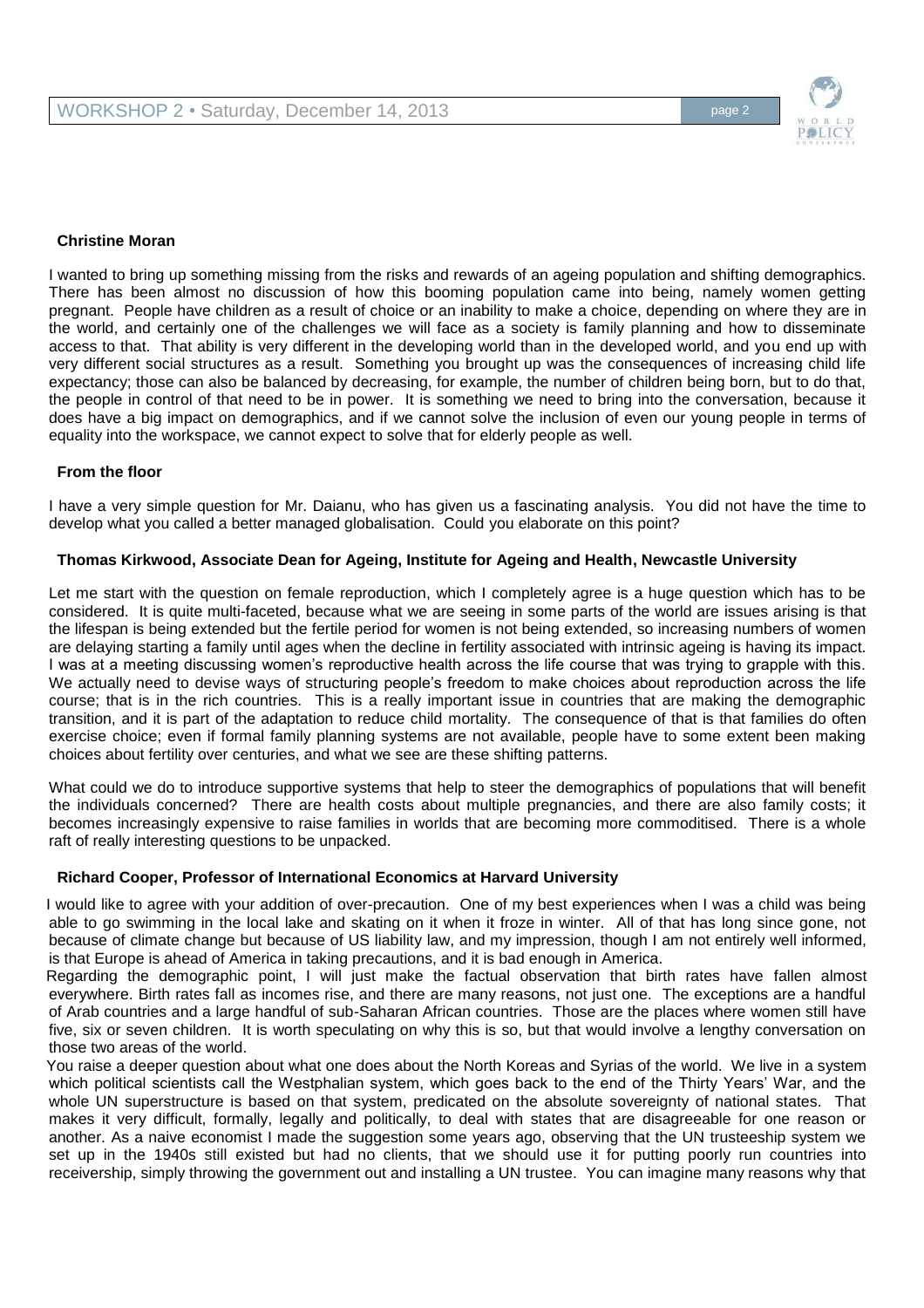

idea never went anywhere, not the least of which, though perhaps that is passing with time, is its overtones of colonialism. Many African countries which find their neighbours extremely unpleasant would nevertheless disapprove of putting UN management in charge and throwing the existing government out. Many governments in the world feel vulnerable, and they would not want an organised, formal system for throwing governments out. But I still think it is a good idea.

# **James D. Wolfensohn, 9th President of the World Bank**

I spent a lot of time in Africa during my ten years at the Bank, and I once talked to each of the quartiles of Africa and said to each leader that they should have a private meeting and steal what they could over the next two or three years, and then have a meeting to adopt some sensible rules and ask them to be supportive. They could make as many millions as they wanted over the next few years, which would set them up in Europe. I suggested this, and there was a lot of unease in the room. I regret to say that the idea went nowhere in each quartile of Africa. It was sad, because the leadership were saying that there was no end to their corruption, and that unfortunately is true in so much of Africa. I do not know how we can do it. Maybe putting them into receivership would not be terribly well received in the continent.

#### **Daniel Daianu, member of the Romanian Academy; former Minister of Finance of Romania**

I would like to answer two questions. The first relates to how to manage complexity, to try not to be overwhelmed by complexity, and to how one can manage large organisations. Before this meeting I remembered Jamie Dimon boasting about the ability of the JP Morgan management team to manage complexity and to avoid the shame and the losses which befell other big banks; a short while afterwards JP Morgan had its scandal. Let me just tell you what I think as to what can be done about it. When it comes to the financial sector, the way it is structured and it is functioning right now brings more damage than utility to the overall functioning of society. It is very bad, it is extracting an undue rent, and it is straining societies socially and politically. Something should be done about it. Reforms are underway, but Glass-Steagall should be reinstated, the Volcker rules are more than welcome. The Tyrie report in the UK puts emphasis on ethics. Lots of people have lost their moral compass, and if we remember Adam Smith and Max Weber, they link ethics with the proper functioning of the economy and society. We cannot say economics is amoral, and that is it.

What should be done? I think we should try to have simpler organisations. Is it possible? Some people might say no, that it is beyond our control. It can be done. I think one has to redesign the rules inside organisations, but also redesign the social contract; this is also something which has to be done. There should be new rules of regulation and supervision. What I think is happening right now in many EU member states but also in the industrial world is that there is a crisis of governance which can easily turn into a crisis of democratic politics, and that is very dangerous. There is a huge shift in global power which is quite unique in modern history: it is the first time in modern history when the supremacy of the Western world, economic, military, and also technological, is questioned.

What about globalisation? I think there are objective limits to openness; human beings and communities are witnessing discomfort at opening totally. It starts with psychology, it goes into social and economic structures, and then we have the issue of the paradigm. The world is not flat, and human beings, groups and countries have objective limits to adjusting to change. One has to be quite ambivalent, if we accept that this is the case, about espousing the view that unrestrained globalisation will make everyone happy. Nowadays, there is a rising number of winner-take-all games in the global economy; it is also happening in Europe, where there are too many losers. The German model has proven its robustness and resilience as against the Anglo-Saxon model, but regarding the way the Euro area is operating, the Deutschmark is undervalued, and the Escudo and Drachma is overvalued. Those countries have a limited ability to adjust. Is it realistic to believe that, over a longer period of time, internal devaluation is the way to address and redress imbalances inside the Euro area? Something has to happen.

Think about it. We talk about the European social model, but this has to be linked with the European model as embodied by the institutional policy arrangements in the EU and the Euro area. What kind of social contract can be supported by an EU budget which is 1% of the accumulated GDP of the EU? Is it realistic over the longer term? This is a fundamental weakness of the way the EU area is constructed right now.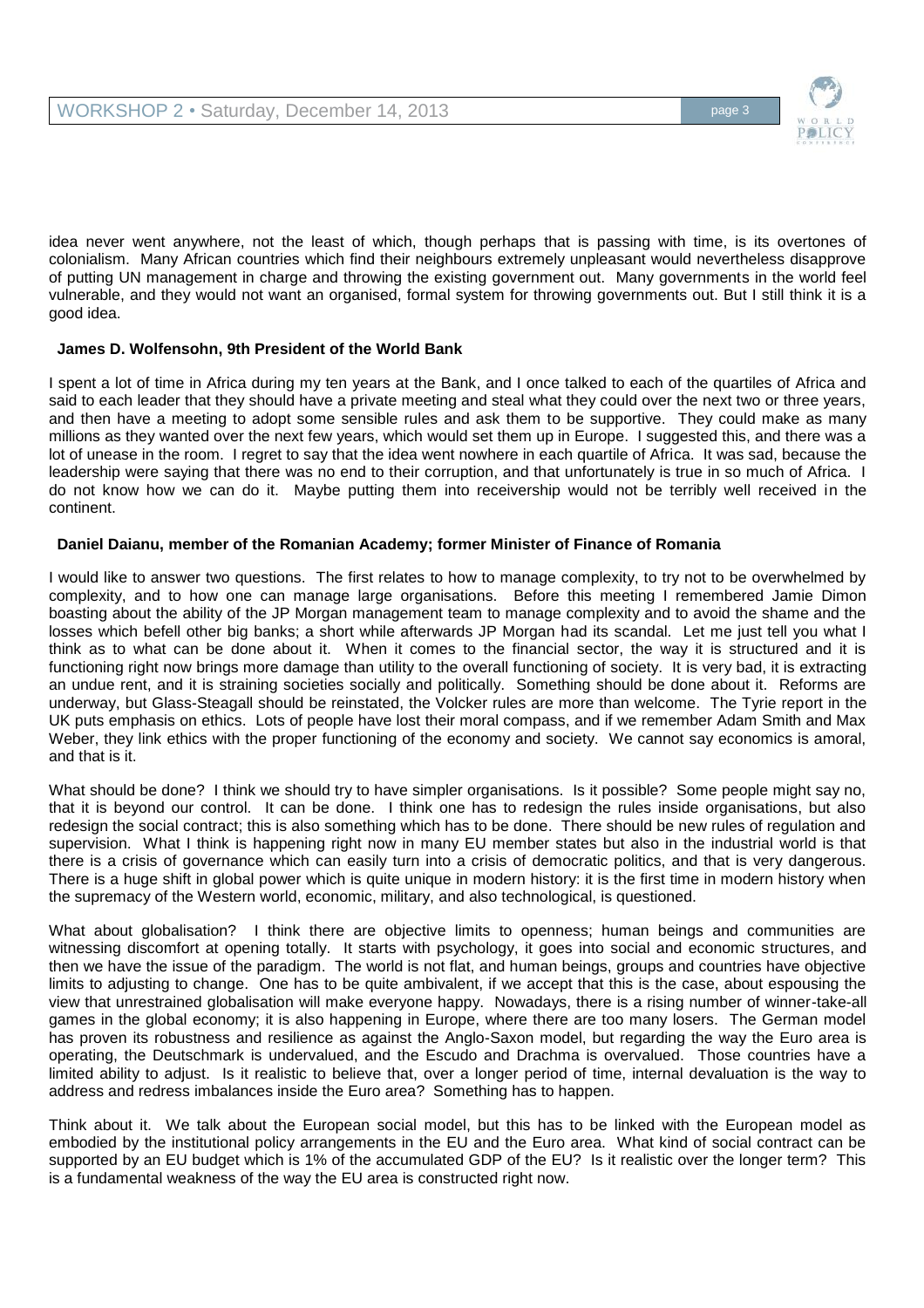

#### **James D. Wolfensohn, 9th President of the World Bank**

You asked about the birth rate and Richard Cooper gave you part of the answer. Another part of the answer is that there is a lot of work being done in education in these countries to try to educate women, which is the main way to affect the birth rate, and the more you see that, the more chance you have of achieving the goal you want, and I think any intelligent person involved in development would really like to see this. It is an educational issue, and in many countries it is already being effective, but the trouble spot is sub-Saharan Africa where family sizes are still large.

#### **From the floor**

I have a comment and a question on what Thomas Kirkwood said. Firstly, I am very much in agreement with your very important point that our governments and political systems simply have not yet taken into account what all of this means, and you can see it in the pension arrangements. I profit from the fact that I can still work full-time at 79, because having been forced to leave as a German professor at 65, I can work at an American university. The waste of intellectual capital is phenomenal. Many people find ways and means to deal with that, of course, but the implications are enormous. My question relates to the interconnection between what you are doing and the way the economics of the pension system in Europe operate. Everybody who has worked for 45 years can retire at a full pension; this is the current arrangement the grand coalition is trying to implement.

45 is the absolute limit, meaning that if someone starts at 20 it is 65. The French locomotive drivers can retire at 55 with a full pension, and the argument is that people who have worked very hard cannot be expected to work for too long. The model there is that there is only one way of working; when an engine drivers gets too old it is probably in our interest that he should no longer drive a locomotive, but he could do something else, he could do very valuable work. Do we not need to rethink the concept of work as well? We do different types of work in different phases of life, and the question is whether we can finance the system with this kind of thinking, that we all must retire at 63 or 65.

#### **From the floor**

It was quite useful to distinguish between risks, as in events which we cannot anticipate but which can happen, such as epidemics, earthquakes or cyber attacks, and trends which are predictable but for which we are not prepared, such as ageing, climate change or social security reform. You can make a list of half a dozen things we know are happening; we know there will be economic migrants from poorer countries to richer countries in the next 20 years, and we are not prepared for that.

It seems to me that you are saying that it is a failure of governments to articulate and plan for a strategy, and in part, for all of those issues, it is linked to the lack of credibility governments now have with many populations, so they are not credible in laying out a strategy. It would be useful to get a sense of how you can build a consensus. Regarding the first set, risks from unanticipated events, from what you were saying it seemed that, as regards the threat of viruses or inter-state warfare, the institutional framework for dealing with them is fairly clear. However, when there are nonstate actors involved, particularly in cyberspace where non-state actors will be involved, or banks, which are non-state actors but are very powerful, we do not seem to have the institutional or governance frameworks for dealing with unanticipated disasters or threats, because our governance structures have historically been Westphalian governance structures involving states. I want your reaction as to whether a sensible way of thinking about the problem is that most of the areas where we are having difficulty establishing a framework for action on unanticipated threats are areas involving one or other form of non-state actors.

#### **Thomas Kirkwood, Associate Dean for Ageing, Institute for Ageing and Health, Newcastle University**

That is a very pertinent question: How do democratic governments respond to long-term changes? You have explained very clearly the vulnerability to our current systems of governments from the evident loss of confidence by the electorate, which we have seen in the UK and across other countries as well. Where voting is not compulsory, the turnout at elections is becoming quite frighteningly low; it is part of the perception of incapacity.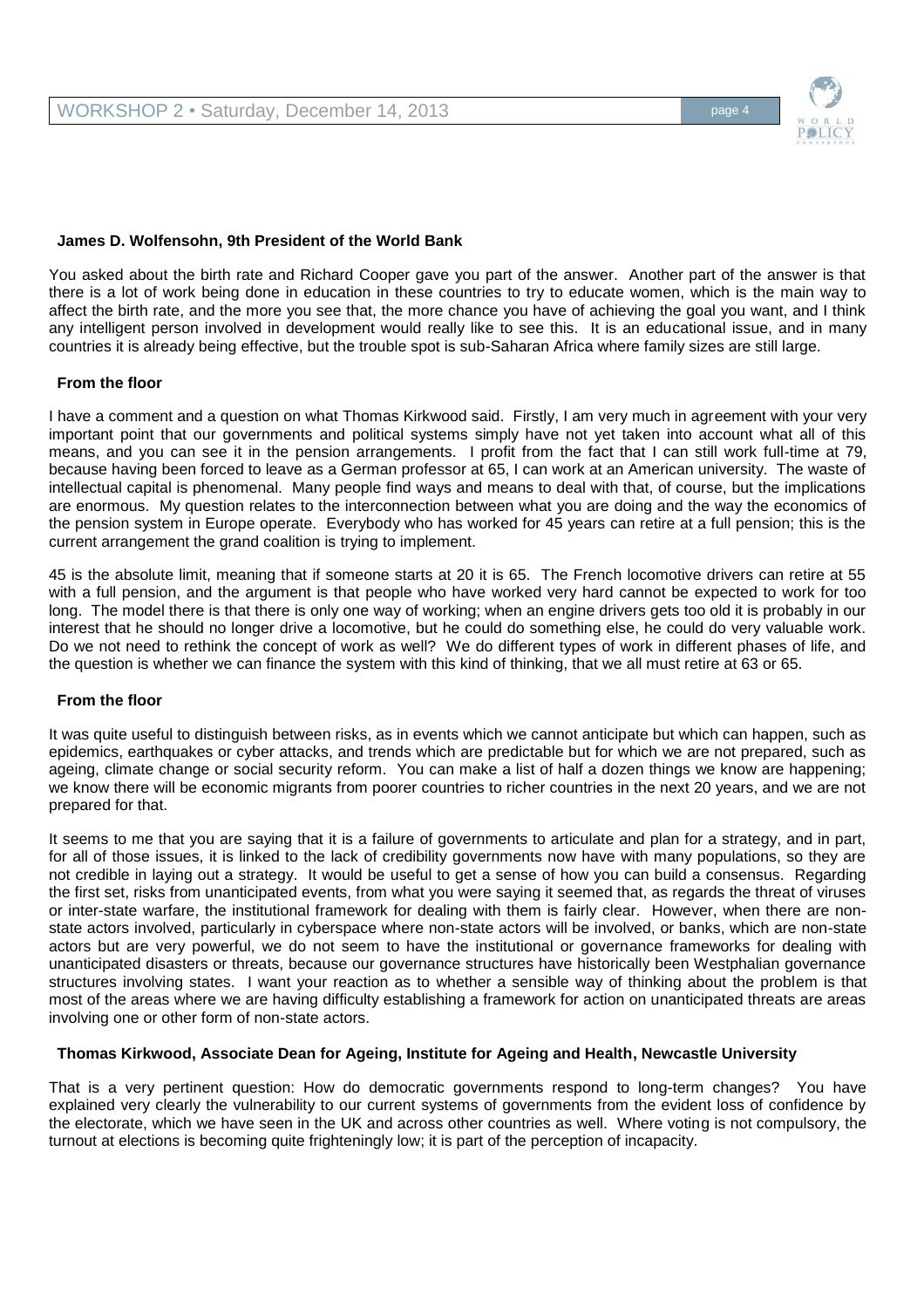

Looking at the specific question, I completely agree with all your observations, and what we have to do collectively is to rethink the concepts of retirement and careers with our increasingly long life spans, and most particularly, to rethink the concept of education. Most countries have a system where education is piled into the early years of life; then you may have some refresher courses to top up continuing medical education, and you may have leisure education, adult education which tends to kick in later. However, as people live longer and as the world is changing, we need to look at completely different ways of structuring educational processes that would facilitate this kind of flexibility in careers, to develop a kind of portfolio career. This applies to many of these people doing the tough jobs like train drivers or, more particularly, people digging holes in the road or whatever, people with physically punishing jobs that are difficult to sustain into older age, but may be in that position because of lack of educational opportunity earlier in life. We need to find a way of reengineering society.

We do that a lot by engaging with older people. In Newcastle, we have set up a panel called VOICE North: VOICE is an acronym for Valuing Our Intellectual Capital and Experience. We have over 3,000 people of all ages, but particularly older people, who bring new ideas; they have experienced these challenges and have mulled over possible solutions. Therefore, it comes back to the idea of the wasted mental capital that too often is set to one side by society, but actually derives from considerable experience of life.

# **Richard Cooper, Professor of International Economics at Harvard University**

I have a slightly different take on the world in general and on decision making. I think we have done pretty well. The last half-century has been the best half century in the history of mankind, at least in material terms. Not a year has gone by which has not been a crossroads for someone. We are always at a crossroads and somehow we always manage to cross the road. Sometimes it is at excessive cost, but that brings me to my second point about democratic government, and here I am talking more about the United States; I leave it to the Europeans to see whether it applies to Europe.

I do not think there is a general loss of credibility by the government, although at the moment the US federal government has lots of reasons not to be considered credible; I think difficulty in taking forward-looking decisions reflects a natural scepticism on the part of an informed public. There are lots of trends out there that people like those in this room project and tend to believe. People are not generally scholars and do not read the scholarly literature; they are sceptical about the many sometimes competing projections made by various groups. Governments tend to act when the public sees an immediate need to act.

We had a short-run financing problem with Social Security, the US public pension system, in 1982. Alan Greenspan chaired a commission which looked at it and persuaded Congress that we needed to raise the age of eligibility for the public pension. . (The United States abolished the compulsory retirement age in 1979, over 30 years ago.) I believe we need to raise the eligibility age by at least a year per decade and tell young people now that, depending on their age, they will not be pensionable until they are 70 or 71. Unhappily, it will take more financial crises to generate that result.

We will probably not get any action on climate change in the US until there are three really unpleasantly hot summers and some more severe hurricanes. It needs events like the ozone hole over Antarctica to get public support for government action. The American public will not act on the basis of academic projections alone, or even IMF or IPCC projections.

#### **Christian Bréchot, Director of the Institut Pasteur**

I just wanted to address the distinction between unanticipated events and trends. You said that epidemics are unanticipated. That is the point; they are part of the trends, and the difficulty for global management of the whole thing is that we have to shift some of the risk from unanticipated to trends. My presentation was to demonstrate that they are there, that it is not an unanticipated risk.

I will take a very precise case. Today at the Pasteur Institute in Cambodia, we do an analysis of infection by a form of influenza, H5N1, something which may be nothing more than usual or the beginning of an epidemic. We do molecular